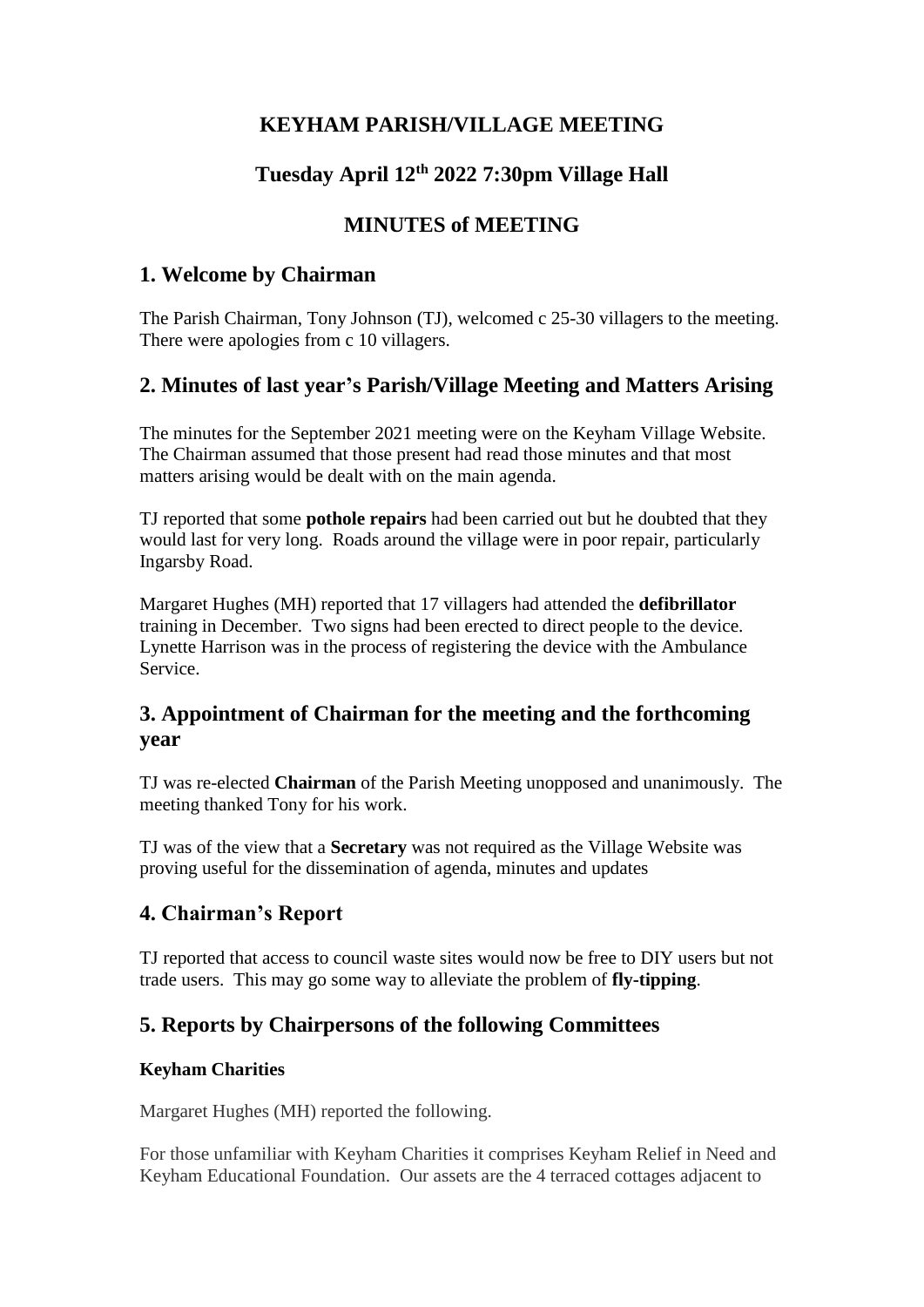the Church; these generate income for Keyham Relief In Need. All cottages are occupied by what we record as 'happy' tenants. We look after them and aim to keep the cottages in which they reside in good order.

At present there are 5 Trustees; our chairman is John Stanfield. We have a vacancy to join the committee, details of the vacancy and what that role entails is in the April edition of Keyham News. Hopefully a villager will come forward.

Last year we supported a number of village classes / social events namely:

Wreath making workshop Education on the use of the defibrillator and CPR Keep fit classes Ho-Down Village Christmas Party Pensioners Lunch which attracted a record turnout

All that social interaction aside and, more importantly, Keyham Relief in Need continues to support those villagers in financial difficulties or suffering ill health; we are usually aware of these situations but please do approach us should you know of anyone in the village who could do with our support.

#### **Village Hall**

John Hughes (JH) had nothing to report regarding the Village Hall but offered to answer any questions.

#### **Keyham News and Village Website**

JH had nothing to report regarding Keyham but asked villagers to keep supplying material and thanked regular contributors.

JH reported that since the meeting in September he had researched the village website, enhanced it and added content. A show of hands revealed that a good number of those present had visited the site and found it to be useful and of interest. He described how the site could be used to access local information in a convenient way and described the plans he had to add to the "Keyham History" section of the site. More information about the site is available in Keyham News February 2022 edition.

#### **Conservation Committee**

Samantha Hannah (SH), David Hannah and Fiona Dowsett confirmed their continued involvement with the Conservation Committee.

TJ reported that a major application had been submitted for the development of Scraptoft Lodge Farm opposite the Natural Burial Ground. He was planning to meet with the applicant and several villagers asked to attend too.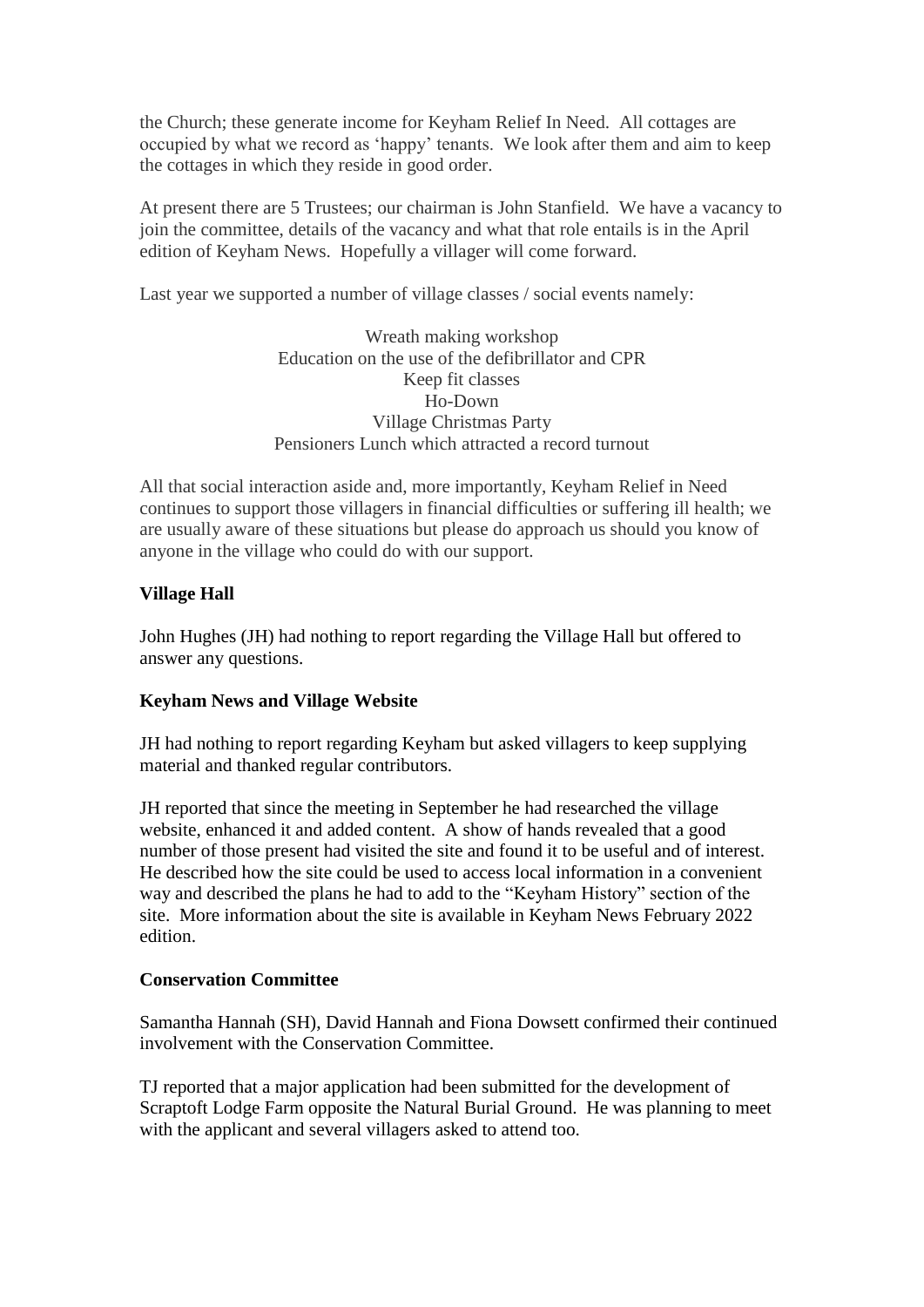#### **Representative of Vicar on Parochial Church Council**

Hugh Henderson presented Richard Windle's report on Church matters.

The year 2021 was a year of change for All Saints Keyham. Paul and Julie Emberton moved to Cheshire and Rosie Homer finished her curacy to become chaplain to the Nottingham hospitals. At the end of the year and after 10 years as our vicar, Alison moved away to become Archdeacon of Oakham in the Peterborough diocese. We are very grateful for all the work they have done for the church in Keyham and they will be missed. We wish them all well in their new posts. Alison in particular: in addition to being the parish priest for nine churches, she was instrumental in reorganising the rural parishes to the south-east of Leicester to create a new rural deanery centred around Launde. In so doing, she provided a template which would be used subsequently by the diocese in their reorganisation now under way. Finally we sadly note the death of Brian Atkin towards the end of the year after a short illness. Wellknown village croquet and bridge player and wine connoisseur, he was All Saint's treasurer for over 20 years and we acknowledge his tremendously valuable service in running the finances of our church over that period. Other grateful thanks should be given to Hugh and Christine, fellow PCC members, Claire our organist and Steve and Peter for their help with maintenance and Christmas tree provision, who together with the Flower Group have made the church look so delightful over Christmas and during the year.

Following a second lockdown as a result of the surge of Covid infections, the church reopened for Easter Day, at the beginning of April and monthly services resumed albeit with social distancing and wearing of masks and without hymns. As restrictions were relaxed we celebrated Harvest Festival in September, with produce going to the Well, our local food bank. The annual Service of Lights took place at the end of November, this time back inside the church, and £120 was collected for Macmillan. Our annual Carol Service was just before Christmas and £50 was donated to the homeless support charity, Crisis. Both services were very popular. We have now settled into a predictable routine, of monthly services with a Communion on the third Sunday of the month. The services are usually taken by either Jeff Hopewell or Phillip Norwood, both retired vicars, who have settled locally and are well known to us and much liked and we are very grateful to them. Occasionally there has been a surprise visit, by the Archdeacon of Leicester or even by Bishop Saju, the Bishop of Loughborough and again we are very grateful to them for stepping into the breach at short notice.

A new innovation has been to offer an occasional Saturday morning 'coffee in the church' and these have proved very popular. Also a very successful spring concert was held, with musicians and speakers from the village taking part. This was well attended and the proceeds of £280 were donated to Macmillan

Regarding church finances. Our overall balance looks healthy and we are pleased to be able to ensure that any collections we make during our special services and events go to other charities. This has amounted to £450 in the last year. Our outgoings for 2021 were £11,782, made up of £5,250 to pay for our proportion of the Vicar's salary and the rest to cover fabric maintenance, insurance and utilities. These increase year on year. In comparison, the income the church receives comes mainly from donations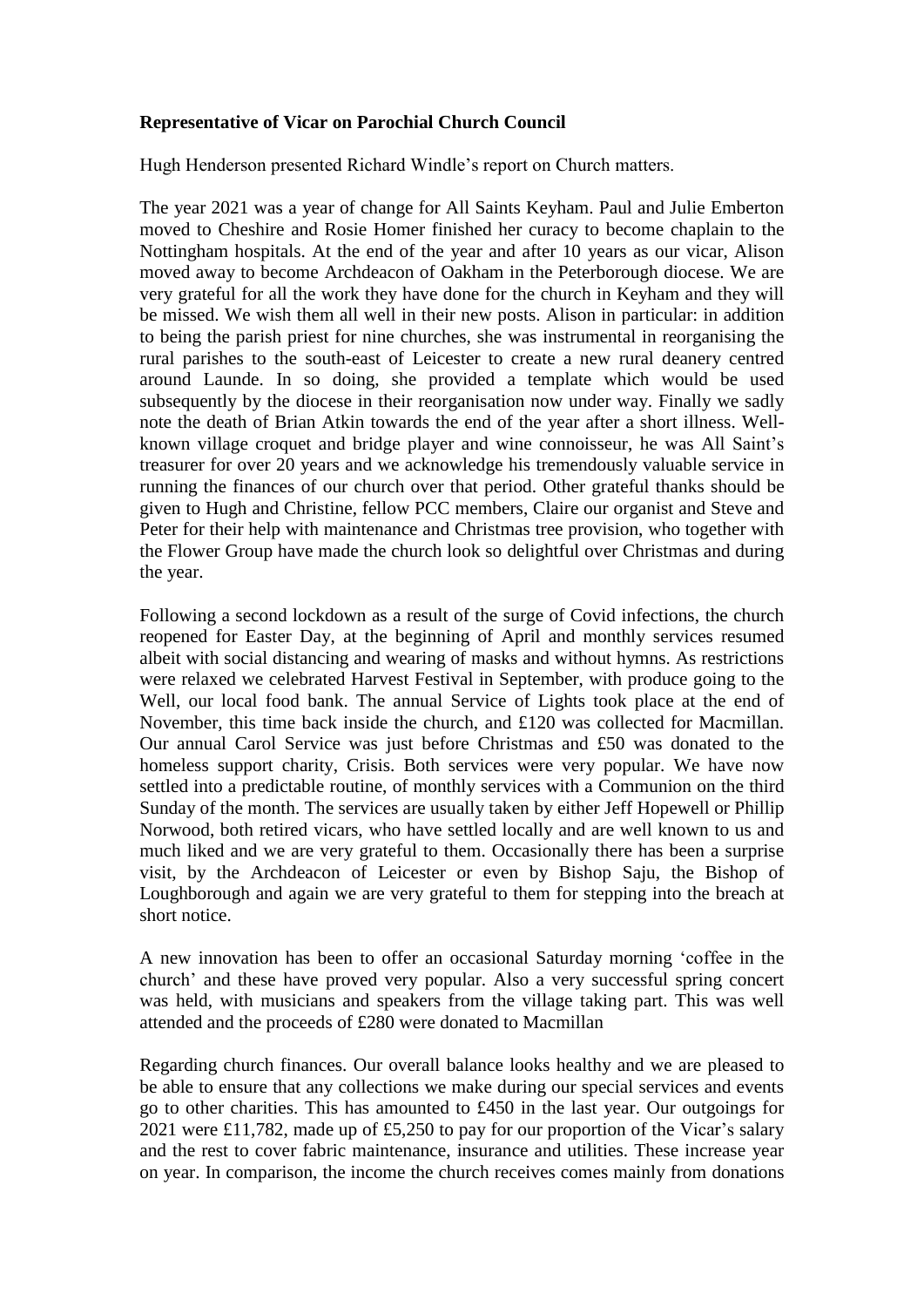and last year this amounted to under £4,000. As the years pass these regular donations decrease. Our main savings fund is earmarked to cover maintenance and repairs of our historic building, neither of which come cheap and, there is the 5 yearly structural inspection to come this year. However its earned interest, also supports other churches in the area and the administration costs, last year to over £1000.

Finally there is one further change this year. The Diocese of Leicester is in the process of commissioning major changes in the grouping of parishes, with a view to ensuring that each group pays for the services they get. Not every parish church in the diocese is likely to survive this review. Fortunately we are one of the few groups of parishes that do indeed fulfil that and thanks to the efforts of Alison, we have already started the process of regrouping parishes around a central hub. Because of our progress so far, we have also been chosen to pilot these changes. In order that our representations are heard and decisions about the future of our village church are made in Keyham's best interest, we need to expand our voice and this can only be done by increasing the management committee, known as the PCC by 2, in order that with Hungarton our sister church and the other parishes around Billesdon, we can obtain the right number of priests to give the service we need.

Richard Windle

#### **Jubilee Preparations**

TJ reported that an open meeting had been held in March to decide upon the celebration for the Queen's Jubilee in June. A street party was to be the main event on Saturday 4<sup>th</sup> June organised by the Keyham Entertainments Team (SH, Jude George and Estelle Ambler). More details can be found on the Keyham Village Website.

TJ reported that the bench opposite the church would be refurbished and a plaque added; two large planters would also be purchased and located in the village.

The meeting felt that the planting of a tree would be good and Edna and Richard Taylor agreed to identify a suitable variety and a suitable site in readiness for planting in the autumn.

### **6. Village financial details for 2021/22 and 2022/23**

TJ presented the Parish Meeting finances for 2021/22 and 2022/23.

TJ reported that the reserves were in place to be used in any campaign (e.g. to fight planning applications such as the Beeby Chicken farm). The reserve had built up over a number of years having been agreed many years ago.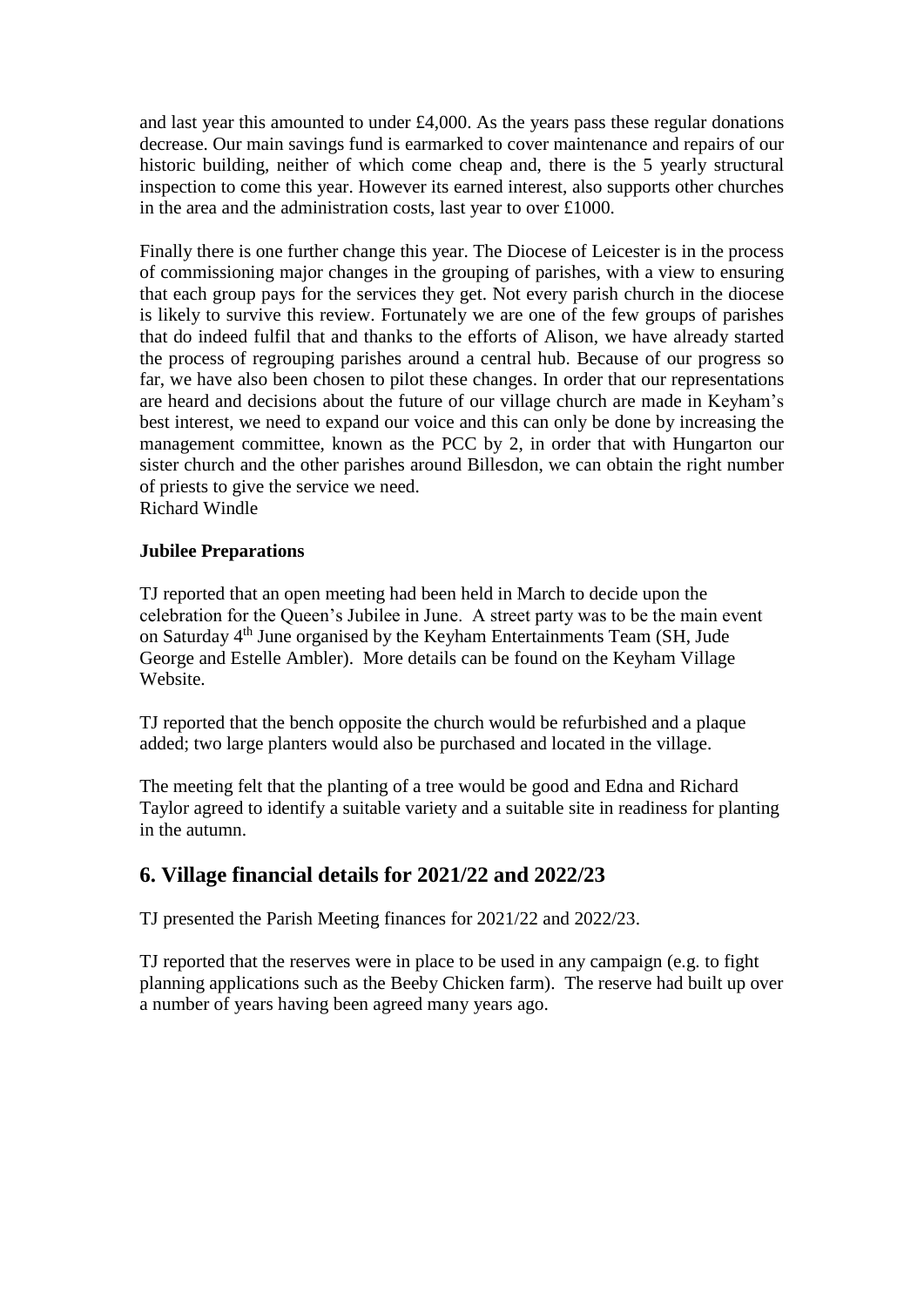|                             |  | PARISH PRECEPT PAYMENTS 2021/22                   |  |                      |         |           |           |
|-----------------------------|--|---------------------------------------------------|--|----------------------|---------|-----------|-----------|
|                             |  | PARISH: KEYHAM                                    |  | code to BM891ZFB0141 |         |           |           |
| Balance B/F 01.04.21        |  |                                                   |  |                      |         | 7666.91   |           |
| PRECEPT REQUIREMENT 2021/22 |  |                                                   |  |                      |         | 3,128.00  |           |
|                             |  |                                                   |  |                      |         |           |           |
| BALANCE AT 01.04.21         |  |                                                   |  |                      |         |           | 10,794.91 |
| DATE                        |  | <b>SUPPLIER</b>                                   |  | <b>AMOUNT PAID</b>   |         |           |           |
| 20.04.21                    |  | ZURICH                                            |  | 333.36               |         | 10,461.55 |           |
| 21.04.21                    |  | LRALC C6816                                       |  | 18.00                |         | 10,443.55 |           |
| 21.04.21                    |  | ALL SAINTS CHURCH 18149                           |  | 500.00               |         | 9,943.55  |           |
| 2.06.21                     |  | <b>LCC C0267</b>                                  |  | 401.23               |         | 9,542.32  |           |
| 30.07.21                    |  | RICHARD BUXTON SOLICITORS                         |  | 2400.00              |         | 7,142.32  |           |
| 12.08.21                    |  | BACS for Richard Buxton recalled per Tony 12.8.21 |  |                      |         |           |           |
|                             |  | payment cancelled                                 |  |                      | 2400.00 | 9,542.32  |           |
| 31.08.21                    |  | KEYHAM LANDSCAPING                                |  | 260.00               |         | 9,282.32  |           |
| 18.11.21                    |  | AUDITING FEES 30587                               |  | 48.00                |         | 9,234.32  |           |
| 22.12.21                    |  | ALL SAINTS CHURCH 18149                           |  | 625.00               |         | 8,609.32  |           |
| 10.03.22                    |  | KEYHAM VILLAGE HALL                               |  | 650.00               |         | 7,959.32  |           |
| 10.03.22                    |  | JOHN HUGHES                                       |  | 63.45                |         | 7,895.87  |           |
| 29.03.22                    |  | 2commune                                          |  | 372.00               |         | 7,523.87  |           |
| 21.02.22                    |  | LCC Lighting street                               |  | 534.68               |         | 6,989.19  |           |
|                             |  |                                                   |  | Balance C/F          |         | £6,989.19 |           |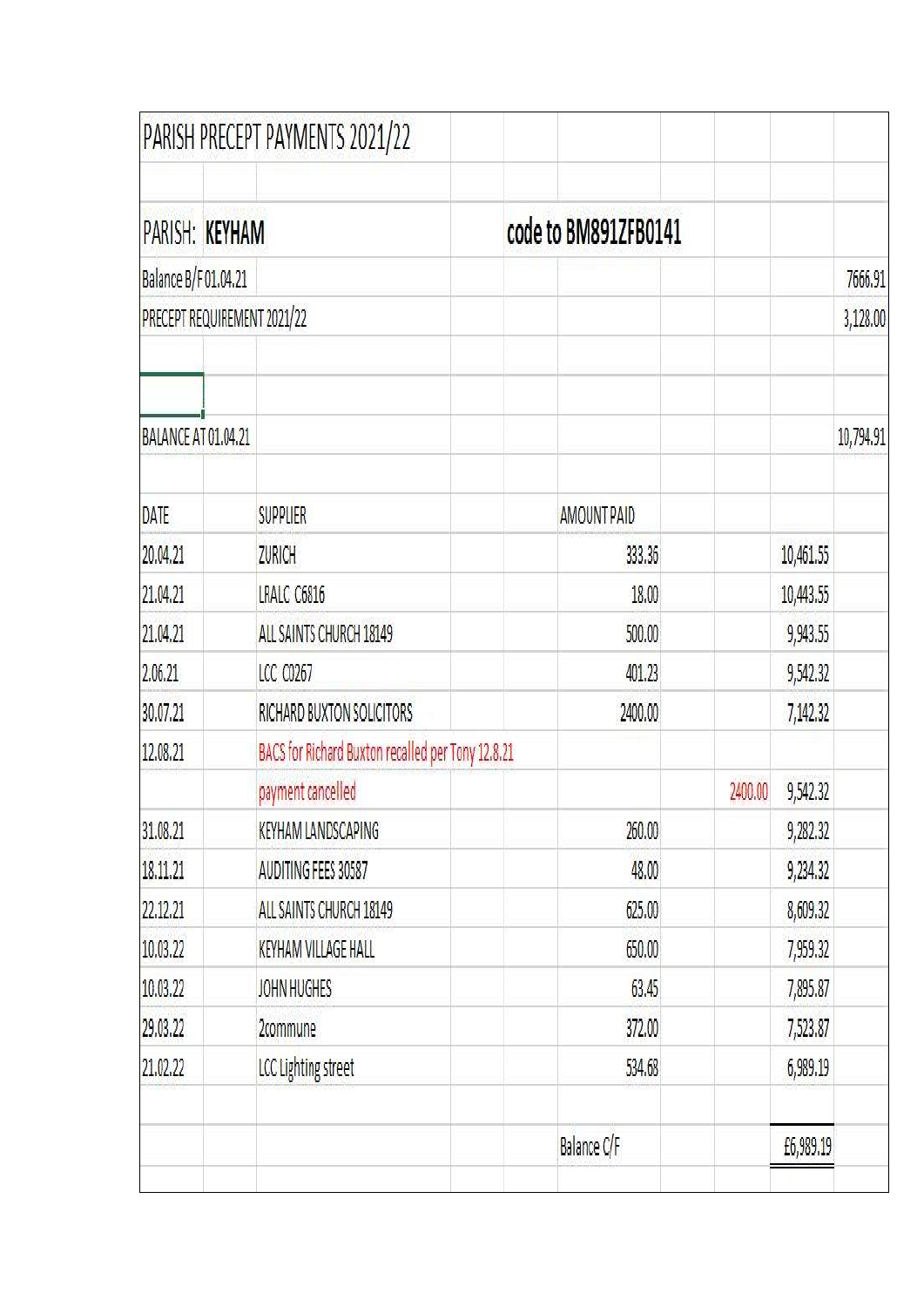| Keyham                                                                              |                                       |
|-------------------------------------------------------------------------------------|---------------------------------------|
| 1. Parish Precept Requirement of 2022/23                                            | £<br><b>Please Do Not Enter Pence</b> |
| Allotments                                                                          |                                       |
| <b>Bus Shelters</b>                                                                 |                                       |
| Cemeteries                                                                          | 650                                   |
| Community Resilience                                                                |                                       |
| Election Expenses                                                                   |                                       |
| General Expenses                                                                    | 850                                   |
| <b>LRALC Subscription</b>                                                           | 18                                    |
| Parish Plan Work                                                                    |                                       |
| <b>Recreation Grounds</b>                                                           |                                       |
| Roadside Safety                                                                     |                                       |
| <b>Street Lighting</b>                                                              | 520                                   |
| Village Hall                                                                        | 650                                   |
| <b>Youth Provision</b>                                                              |                                       |
| Parish Web Site                                                                     | 400                                   |
| Village Insurance                                                                   | 400                                   |
| <b>Audit fees</b>                                                                   | 50                                    |
|                                                                                     |                                       |
| Other                                                                               |                                       |
| See attached (if you prefer to attach your budget need<br>please enter on this row) |                                       |
| Use of Reserves (enter as a negative)                                               |                                       |
| TOTAL BUDGET REQUIREMENT FOR 2022/23                                                | 3,538                                 |